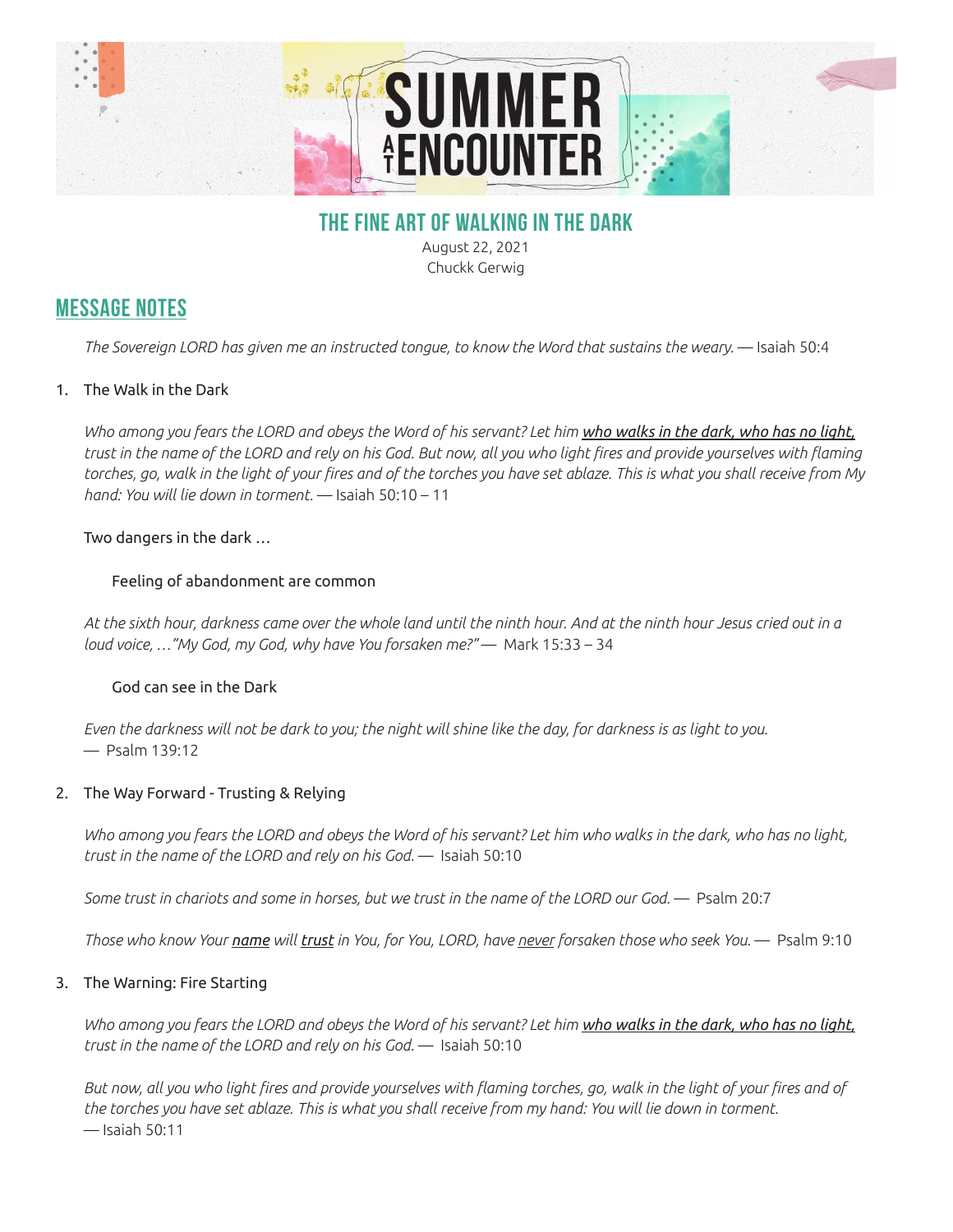

#### Application

- 1. Examine Yourself
	- How am I Trusting in the name or not?
	- How am I Relying / Leaning in Jesus, or not?
	- Have I been running in the dark?
	- Have I lit my own torch and proceeding without God, compromised?
	- Jesus, Is there something I need to do or stop doing today?
- 2. Engage the Bible

*Your Word is a lamp to my feet and a light for my path. I have taken an oath and confirmed it, that I will follow Your*  righteous laws. I have suffered much; preserve my life, O LORD, according to Your Word. — Psalm 119:105 – 107

#### 3. Internalize the Truth

*Those who know Your name will trust in You, for you, LORD, have never forsaken those who seek You. — Psalm 9:10*

4. Walk in Community